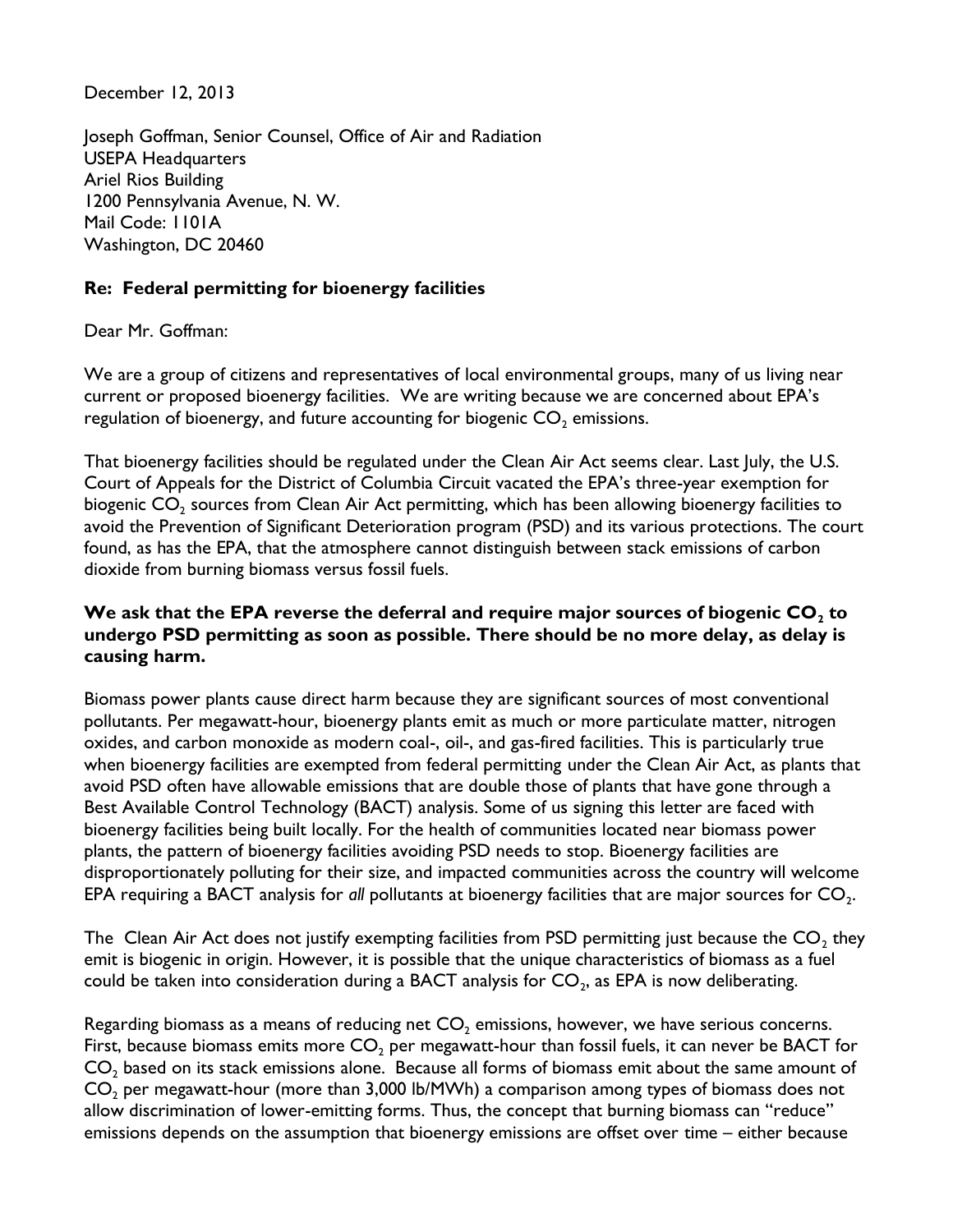waste wood used as fuel would eventually decompose and emit  $\mathsf{CO}_2$  anyway, or because when whole trees or other plants are used as fuel, these trees and plants eventually grow back and sequester an equivalent amount of  $\mathsf{CO}_2$  as was released by burning. Different biogenic fuels have varying periods over which carbon emissions are "paid back," but in all cases, there is a lag between the immediate emissions from burning, and hypothetical future offsetting. This lag can last for decades.

We are aware that EPA's initial framework for accounting for biogenic carbon emissions was found to be deeply flawed by EPA's own Science Advisory Board (SAB), in that it failed to account for the ongoing carbon sequestration that forests currently provide, and failed to acknowledge the time lag between burning biomass and any eventual offsetting of those emissions. The alternate framework suggested by the SAB is an improvement, but itself raises concerns with regard to the Clean Air Act.

We are concerned that if implemented in the context of a BACT analysis, the SAB's framework of evaluating "net emissions over time" could compromise the Clean Air Act. No other pollutant's emissions are evaluated on the basis of net future emissions. We also have concerns about enforceability. The bioenergy companies that claim their facilities are carbon neutral over time don't own or manage the forests where bioenergy offsets are to occur. Who is to say if they will occur?

We are additionally concerned about the timeframe over which net emissions are evaluated. For instance, sometimes net bioenergy  $CO<sub>2</sub>$  emissions are evaluated over a twenty or a fifty-year period, with the understanding that emissions first increase relative to fossil fuels, then eventually decrease. However, the latest Intergovernmental Panel on Climate Change report affirms that atmospheric concentrations of greenhouse gases are the highest they have been in 800,000 years, and scientists tell us that we need to reduce the atmospheric concentration of CO<sub>2</sub> now, to slow not only climate warming, but also ocean acidification. EPA must take account of these findings when determining an appropriate timeframe for considering net emissions from bioenergy plants.

The bioenergy industry is exploding, with millions of tons of new wood burning and pellet manufacture for overseas bioenergy proposed to come online in the next few years. There is no dispute that the bioenergy industry is currently harvesting whole trees as fuel, and that such harvesting will only increase as more facilities are built. Such harvesting will increase carbon emissions and degrade forests.

It matters little that some of the groups who have signed this letter support small-scale bioenergy for combined heat and power and thermal use, and some do not. All want real, science-based carbon accounting that acknowledges that burning biomass for energy transfers carbon that is stored in terrestrial biomass, especially forests, into the atmosphere, that those emissions are not automatically offset, and that the timeframe for offsetting emissions from many fuels is not compatible with reducing the threat of climate change. Only if such a carbon accounting system is in place can the projects with the least impact on net emissions be identified.

Reducing atmospheric  $CO<sub>2</sub>$  emissions requires restoring forests, not burning them. How EPA regulates biogenic  $CO<sub>2</sub>$  will affect the future bioenergy industry, not just here in the United States, but worldwide. A truly rigorous accounting scheme must acknowledge that burning wood transfers carbon to the atmosphere and that future offsets are uncertain.

Sincerely,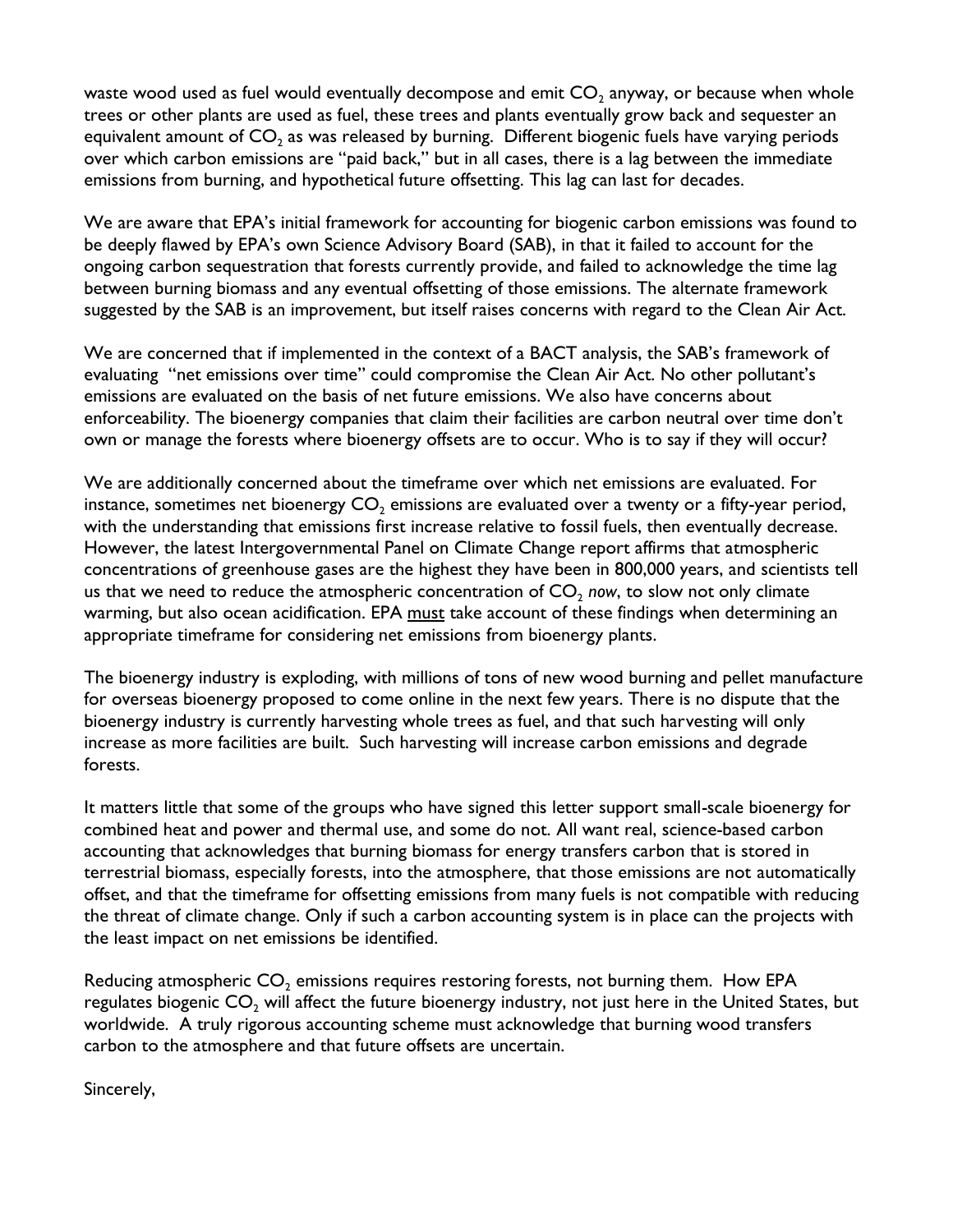| Group or Individual             | Contact                                  | <b>State</b> | <b>Statement</b>                                                                                                                                         |
|---------------------------------|------------------------------------------|--------------|----------------------------------------------------------------------------------------------------------------------------------------------------------|
|                                 | Mike Ewall and Traci Confer,             |              |                                                                                                                                                          |
| <b>Energy Justice Network</b>   | Co-Directors                             |              |                                                                                                                                                          |
| Global Alliance for             |                                          |              |                                                                                                                                                          |
| <b>Incinerator Alternatives</b> | Ananda Tan                               |              |                                                                                                                                                          |
| Greenpeace                      | Larry Edwards                            |              |                                                                                                                                                          |
|                                 |                                          |              | As an occupational therapist working with children, I am alarmed by the                                                                                  |
| On behalf of citizens of        |                                          |              | increased incidence of severe asthma that accompanies prolonged periods of                                                                               |
| Fairbanks, AK                   | Joan Franz                               | АK           | poor air quality from PM 2.5 emissions in my city.                                                                                                       |
| Individual                      | John Lyle                                | АK           |                                                                                                                                                          |
| Individual                      | Lou Brown                                | АK           |                                                                                                                                                          |
|                                 |                                          |              | My community lies within a non-attainment area. Rising fuel oil prices have                                                                              |
|                                 |                                          |              | led many households, university campuses and even our local electric                                                                                     |
| On behalf of citizens of        |                                          |              | cooperative to start burning wood and coal, worsening our existing PM2.5                                                                                 |
| Fairbanks, AK                   | Nancy Rabener                            | АK           | problem. We need stronger regulations and enforcement to protect our air<br>quality.                                                                     |
|                                 |                                          |              |                                                                                                                                                          |
| Individual                      | Patrice Lee                              | АK           |                                                                                                                                                          |
| Individual                      | <b>Richard Seifert</b>                   | АK           |                                                                                                                                                          |
| Individual                      | Sarka Meyer                              | АK           |                                                                                                                                                          |
| Clean Air Fairbanks             | Sylvia Schultz                           | AK           |                                                                                                                                                          |
| Action for Clean Water in       |                                          |              |                                                                                                                                                          |
| Arkansas                        | David Orr                                | AR           |                                                                                                                                                          |
|                                 |                                          |              | Surprize, AZ about the potential health risks of the waste incinerator                                                                                   |
|                                 |                                          |              | proposed by Mohave Electric Cooperative, and support opponents of the                                                                                    |
| Don't Waste Arizona             | Stephen Brittle                          | AZ           | incinerator.                                                                                                                                             |
| Sequoia ForestKeeper            | Ara Marderosian                          | CA           |                                                                                                                                                          |
|                                 |                                          |              |                                                                                                                                                          |
| <b>Movement Generation:</b>     |                                          |              |                                                                                                                                                          |
| Justice and Ecology Project     | Gopal Dayaneni                           | CA           |                                                                                                                                                          |
|                                 |                                          |              | I am concerned about the operation of multiple power plants in the Central                                                                               |
| Center for Community,           |                                          |              | Valley Corridor, because this area has severe particulate issues, especially                                                                             |
| Democracy and Ecology           | Reede Stockton                           | CA           | during the summer months.                                                                                                                                |
|                                 |                                          |              | I am concerned about pollution from the biomass powerplant in Gypsum,                                                                                    |
|                                 |                                          |              | CO because it is very close (~300 yds) to two large schools, hundreds of                                                                                 |
|                                 |                                          |              | homes, and all of the recreation fields; located in a valley known for<br>"inversions"; and on one of the best trout fishing rivers in the country. This |
| On behalf of citizens of        |                                          |              | plant skipped federal review and 99% of the town residents don't know                                                                                    |
| Gypsum, CO                      | John and Nicole Schelter                 | CO           | anything about this plant - it was approved without any residential vote.                                                                                |
|                                 |                                          |              |                                                                                                                                                          |
| Individual                      | Lovis Axon<br>Frank Locantore, Director, | <b>CT</b>    |                                                                                                                                                          |
|                                 | Green America Better Paper               |              |                                                                                                                                                          |
| Green America                   | Project                                  | DC           |                                                                                                                                                          |
|                                 | Allan Muller, Executive                  |              |                                                                                                                                                          |
| Green Delaware                  | Director                                 | DE           |                                                                                                                                                          |
| On behalf of citizens of        |                                          |              | I expect EPA to put citizens first, and protect us from the harmful impacts of                                                                           |
| Gainesville, FL                 | Adele Franson                            | FL.          | global warming, when regulating biogenic CO2 emissions.                                                                                                  |
|                                 |                                          |              | Gainesville Regional Energy Center (GREC) is a wholly unneeded facility that                                                                             |
| On behalf of citizens of        |                                          |              | will a inject a million tons of CO2 into the atmosphere each year - this plant                                                                           |
| Gainesville, FL                 | Dian R. Deevey                           | FL           | will contribute significantly to global warming.                                                                                                         |
|                                 |                                          |              |                                                                                                                                                          |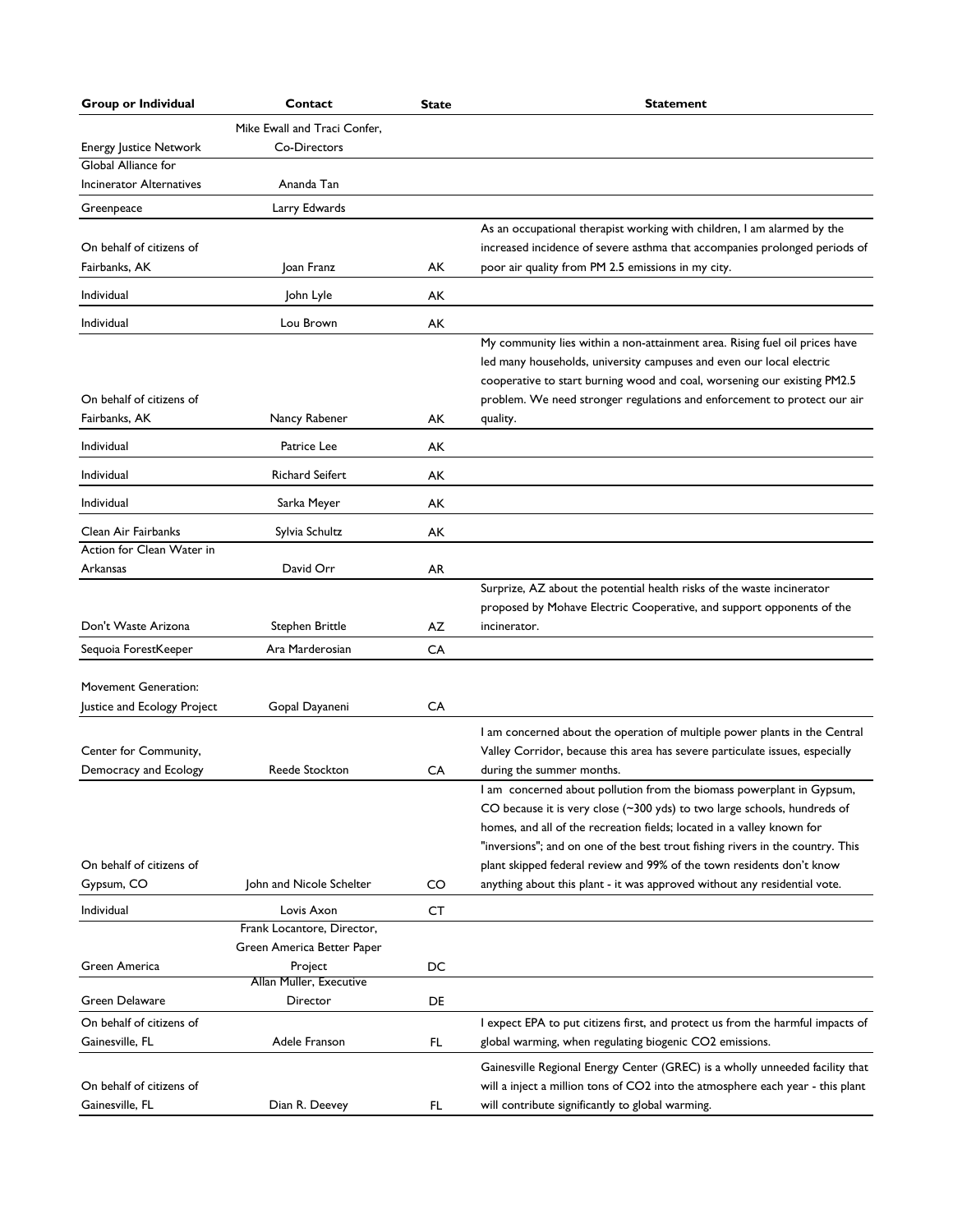|                                      |                           |     | I am a neighbor of the Gainesville, FL biomass plant and fear the release of          |
|--------------------------------------|---------------------------|-----|---------------------------------------------------------------------------------------|
|                                      |                           |     | CO2 and particulates into the air will harm my health and the health of the           |
| On behalf of citizens of             |                           |     | planet. Our forests will be decimated to fuel this beast - this is not                |
| Gainesville, FL<br>Florida League of | Jane Hendricks            | FL. | sustainable, renewable or healthy for the environment.                                |
| <b>Conservation Voters</b>           | Joy Towles Ezell          | FL. |                                                                                       |
| Individual                           | Greg Williamson           | FL. |                                                                                       |
| Floridians Against                   |                           |     |                                                                                       |
| Incinerators in Disguise             | Joy Towles Ezell          | FL. |                                                                                       |
|                                      |                           |     | I live near the new 100 megawatt Gainesville Renewable Energy Center, the             |
| Florida Environmental                |                           |     | building of which I have opposed legally and nearly every other way for               |
| Justice Network                      | Karen Orr                 | FL. | almost 10 years.                                                                      |
|                                      |                           |     | After leaving our dioxin-contaminated home (over 1,150 ppt inside) near the           |
|                                      |                           |     | Cabot/Koppers Superfund Site, we were devestated when the GREC                        |
|                                      |                           |     | biomass plant was built a few miles from our apartment. We are now, once              |
| On behalf of citizens of             | Kevin Kennedy and Sandra  |     | again, subjected to dangerous air pollution. EPA must regulate biomass                |
| Gainesville, FL                      | <b>Watts Kennedy</b>      | FL. | properly.                                                                             |
|                                      |                           |     |                                                                                       |
|                                      |                           |     | As a neighbor of the new GREC biomass plant, I suffer from the noise, toxic           |
|                                      |                           |     | gas, bad odors and air pollution emitted by the plant every day. I hope this          |
|                                      |                           |     | noxious plant will be shut down as soon as possible. EPA should take current          |
| On behalf of citizens of             |                           |     | science on global warming, etc. into account when deciding how to account             |
| Gainesville, FL                      | Li-Xia Yang, MD/PhD       | FL. | for biogenic CO2 emissions.                                                           |
|                                      |                           |     |                                                                                       |
|                                      |                           |     | The GREC biomass plant has damaged our quality of life and is endangering             |
| On behalf of citizens of             |                           |     | our health with constant noise, air pollution, fugitive dust, particulates &          |
| Gainesville, FL                      | Lynn Coullias             | FL. | wood ash. This power plant is a travesty for all of Alachua County.                   |
|                                      |                           |     | Biomass power plant air pollution causes significant damage to health,                |
| Physicians for Social                | Lynn Ringenberg, M.D.,    |     | especially to children and pregnant women, and must be better regulated to            |
| Responsibility, Florida              | President                 | FL. | protect public health.                                                                |
|                                      |                           |     | I live in the city of Gainesville where a biomass plant will begin to burn wood       |
|                                      |                           |     | to generate electricity. EPA needs to stop the madness of additional CO2              |
| On behalf of citizens of             |                           |     | emissions into the atmosphere. The particulate emissions are a health hazard          |
| Gainesville, FL                      | Mario R. Perez            | FL. | to the citizens of the county.                                                        |
|                                      |                           |     | The Gainesville Renewable Energy Center is 1.5 miles from my home. There              |
|                                      |                           |     | are over 1150 homes in this community with all within 2 miles of the plant.           |
|                                      |                           |     | Noise, odor and fugitive dust have invaded our community along with                   |
|                                      |                           |     | particulate matter, I'm sure. The building of this 100 MW plant, which is not         |
| On behalf of citizens of             |                           |     | now currently needed since for service, was one of the biggest and most               |
| Gainesville, FL                      | Jerry Meriwether          | FL. | costly mistakes ever made in Florida, and the biggest in Alachua County by            |
|                                      |                           |     |                                                                                       |
|                                      |                           |     |                                                                                       |
| Jefferson Environmental              |                           |     | The tire-wood burner proposed in Wadley avoided Clean Air Act permitting              |
| Defense Initiative                   | <b>Charles Lewis</b>      | GA  | and will add to pollution in an area that already has several pollution sources       |
|                                      |                           |     |                                                                                       |
|                                      |                           |     | The City of Lithonia and the surrounding area is severely impacted by the             |
|                                      |                           |     | siting of various high polluting facilities such as landfills and a transfer station. |
|                                      |                           |     | The addition of a poorly regulated biomass facility will negatively impact the        |
|                                      |                           |     | health conditions in a community that suffers from high rates of asthma and           |
| On behalf of citizens of             | Deborah Jackson, Mayor of |     | other respiratory ailments. More stringent requirements must be                       |
| Lithonia, GA                         | Lithonia                  | GA  | implemented to protect the health of the community and the environment.               |
|                                      |                           |     | Wiregrass Activists for Clean Energy is proud to have successfully opposed a          |
| Wiregrass Activists for              |                           |     | proposed biomass power plant in 2011 - our success has protected public               |
| Clean Energy                         | Michael Noll, President   | GA  | health.                                                                               |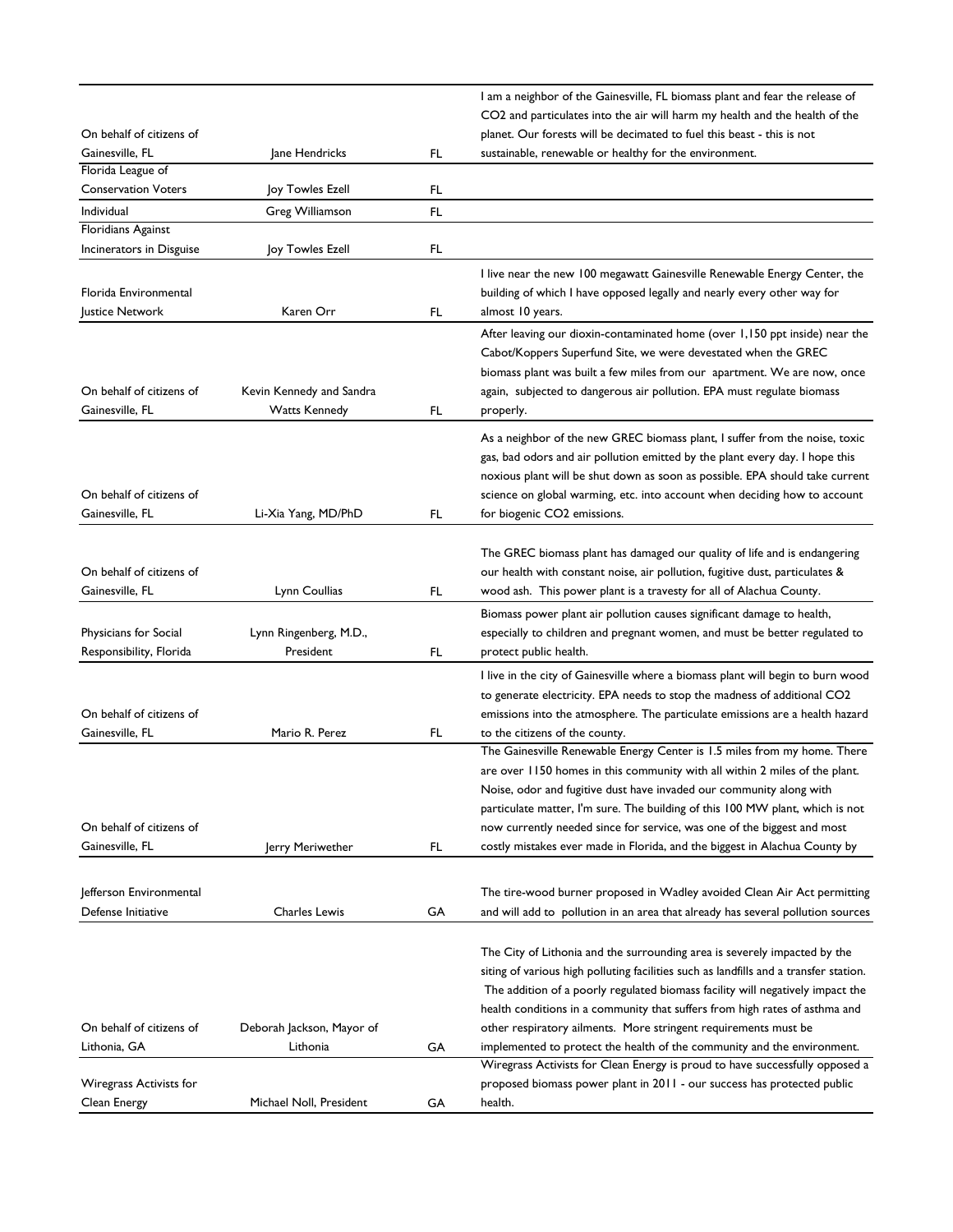| Preserve Pepeekeo Health<br>and Envirionment                                | Tim Greene, President                                 | HI       | Preserve Pepeekeo Health and Environment represents over 100 individuals,<br>many of whom live within 2 miles of a planned biomass plant, HuHonua<br>Bioenergy LLC. We oppose the plant because it poses great risk to public<br>health - it will emit dioxins and furans, pollutants that are toxic to humans. |
|-----------------------------------------------------------------------------|-------------------------------------------------------|----------|-----------------------------------------------------------------------------------------------------------------------------------------------------------------------------------------------------------------------------------------------------------------------------------------------------------------|
| Individual                                                                  | Alec Kalla                                            | IN       |                                                                                                                                                                                                                                                                                                                 |
| Individual                                                                  | James and Susan Donnelly                              | IN       |                                                                                                                                                                                                                                                                                                                 |
| Citizens' Alliance for                                                      |                                                       |          | Citizens' Alliance for Responsible Energy is working against a proposed<br>municipal solid waste incinerator. We urge EPA to strengthen regulation of                                                                                                                                                           |
| Responsible Energy                                                          | Mercedes Brugh                                        | IN       | CO2 for biomass incineration, and use a true carbon accounting system.                                                                                                                                                                                                                                          |
| Healthy Dubois County, Inc.                                                 | Norma Kreilein, MD, FAAP                              | IN       | Healthy Dubois County is working to protect public health by stopping the<br>development of a miscanthus-burning facility near a residential<br>neighborhood.                                                                                                                                                   |
| Individual                                                                  | Ellen Moyer, Ph.D., P.E.                              | МA       |                                                                                                                                                                                                                                                                                                                 |
| <b>Concerned Citizens of</b><br><b>Franklin County</b>                      | Janet Sinclair                                        | MA       | The Pioneer Renewable Energy biomass plant would have added to air<br>pollution in the Greenfield area.                                                                                                                                                                                                         |
| Stop Toxic Incineration in                                                  |                                                       |          | The three biomass plants proposed in western Massachusetts would have                                                                                                                                                                                                                                           |
| Springfield                                                                 | Lee Ann and Stuart Warner                             | МA       | been some of the largest polluters in the region.                                                                                                                                                                                                                                                               |
| Individual                                                                  | Lynne Pledger                                         | MA       |                                                                                                                                                                                                                                                                                                                 |
| Project for Energy<br>Accountability                                        | Meg Sheehan                                           | MA       |                                                                                                                                                                                                                                                                                                                 |
| Arise for Social Justice                                                    | Michaelann Bewsee                                     | MA       | A biomass plant proposed in the Springfield, MA area would add significantly<br>to air pollution in an already polluted area.                                                                                                                                                                                   |
| On behalf of citizens of<br>Greenfield, MA                                  | <b>Patrick Devlin</b>                                 | МA       | As a resident of Greenfield, MA, I am proud to be from the first town to<br>become a Massachusetts Green Community and have defeated a proposed<br>biomass power plant by public referendum. Biomass power does not belong<br>in our "green" future.                                                            |
| <b>Toxics Action Center</b>                                                 | Sylvia Broude                                         | MA       | TAC opposes large bioenergy plants that have been proposed for North<br>Springfield, VT, Springfield, MA, Russell, MA, and Greenfield, MA. These<br>faclities are signficant sources of air pollution.                                                                                                          |
| On behalf of Bennington<br><b>Berkshires Citizens</b><br>Coalition, MA & VT | Tela Zasloff                                          | МA       | Our group, the Bennington Berkshires Citizens Coalition, helped defeat a<br>large biomass wood burning incinerator in Pownal, VT that would have<br>endangered public health and the environment.                                                                                                               |
| Wicomico Environmental<br>Trust                                             | Karen Lucas, Executive<br>Director                    | MD       |                                                                                                                                                                                                                                                                                                                 |
| <b>Community Research</b>                                                   | Greg Smith and Suchitra<br>Balachandran, Co-Directors | MD       |                                                                                                                                                                                                                                                                                                                 |
| Chesapeake Climate Action<br>Network                                        | Mike Tidwell,                                         | MD/VA/DC |                                                                                                                                                                                                                                                                                                                 |
| Individual                                                                  | Mark Muhich                                           | MI       |                                                                                                                                                                                                                                                                                                                 |
| On behalf of citizens in MN<br>dealing with woodsmoke                       | Mike and Margot Reps                                  | ΜN       | We oppose biomass power because we live nextdoor to an outdoor wood<br>boiler that heavily pollutes our property - we know first hand how polluting<br>wood burning can be.                                                                                                                                     |
| Individual                                                                  | Katheren Koehn                                        | ΜN       |                                                                                                                                                                                                                                                                                                                 |
| On behalf of citizens in MO<br>opposing large-scale<br>bioenergy            | <b>Charles Phillips</b>                               | МO       | Corn ethanol plants all over Missouri and robbing communities of millions of<br>gallons of water per year - growing a food product to produce biomass fuel<br>(ethanol) is idiotic.                                                                                                                             |
| Missouri Coalition for the<br>Environment                                   | Heather B. Navarro, Executive<br>Director             | МO       |                                                                                                                                                                                                                                                                                                                 |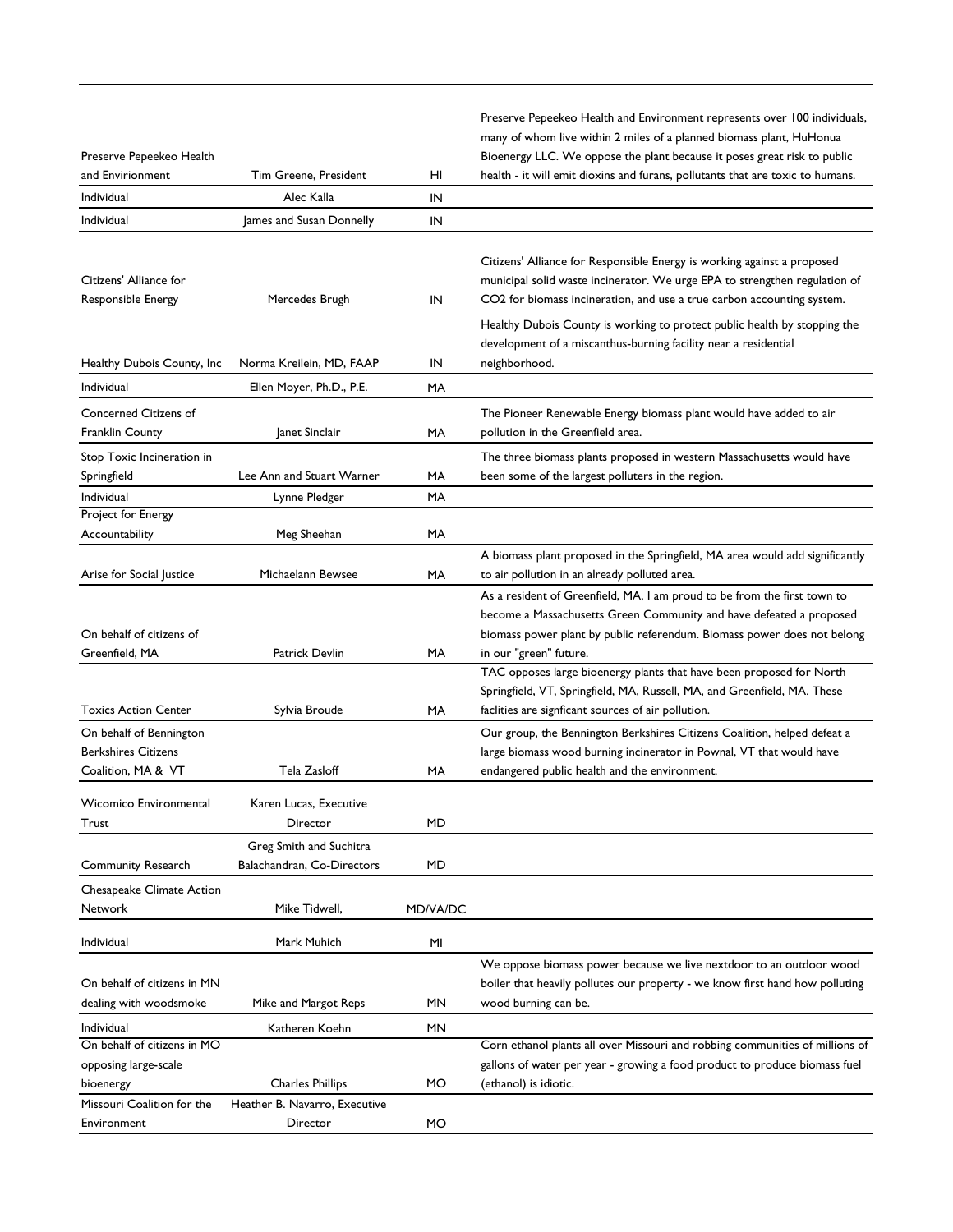|                                              | Matthew Koehler, Executive    |           |                                                                                |
|----------------------------------------------|-------------------------------|-----------|--------------------------------------------------------------------------------|
| WildWest Institute                           | Director                      | МT        |                                                                                |
| Dogwood Alliance                             | Danna Smith                   | NC        |                                                                                |
| On behalf of opponents of                    |                               |           | Biomass burning is harmful to public health - we stopped a biomass burning     |
| bioenergy in NC                              | William J. Blackley, MD       | <b>NC</b> | plant construction for health reasons.                                         |
| Global Justice Ecology                       |                               |           |                                                                                |
| Project                                      | Anne Petermann                | NY        |                                                                                |
|                                              |                               |           | Citizens' Environmental Coalition is concerned about the preferential status   |
|                                              |                               |           | being given to biomass and waste incineration in New York. We believe this     |
| Citizens' Environmental                      | Barbara Warren, Executive     |           | preference is misguided because these technologies are polluting and harmful   |
| Coalition                                    | Director                      | NY        | to public health and the environment.                                          |
| New York Public Interest                     |                               |           |                                                                                |
| Research Group                               | Laura Haight                  | NY        |                                                                                |
|                                              | Heather Cantino, Board Vice   |           |                                                                                |
| <b>Buckeye Forest Council</b>                | Chair                         | OН        |                                                                                |
| Pennsylvania Clean Air                       |                               |           |                                                                                |
| Council                                      | Joe Minot, Executive Director | PA        |                                                                                |
| Individual                                   | Peter Becker                  | <b>RI</b> |                                                                                |
|                                              |                               |           |                                                                                |
| On behalf of citizens of                     |                               |           | The biomass plant being built in Allandale escaped federal permitting and will |
| Allendale, SC                                | Becky Lafitte                 | SC        | be a large source of air pollution.                                            |
| Cornucopia                                   |                               |           |                                                                                |
| Network/NJ/TN Chapter                        | Donald B. Clark               | TN        |                                                                                |
|                                              |                               |           | We are currently trying to stop our local government, Stafford County, VA,     |
| Stafford Citizens for Open                   |                               |           | from building a waste incineration plant that would purportedly generate       |
| Government                                   | Bill Johnson, Deputy Director | VA        | electricity.                                                                   |
| Heartwood                                    | <b>Ernie Reed</b>             | VA        |                                                                                |
|                                              |                               |           | I live near a massive municipal solid waste-to-energy facility and, since I am |
|                                              |                               |           | allergic to wood smoke, have studied the toxic effects of wood smoke           |
|                                              |                               |           | extensively. Burning more wood is bad for human health, the health of our      |
| On behalf of neighbors of                    |                               |           | forests, and the health of our planet, as increased CO2 emissions drive        |
| incinerators in VA                           | Mary Jane Reyes               | VA        | climate change.                                                                |
| Wild Virginia                                | Misty Boos, Managing Director | VA        |                                                                                |
|                                              |                               |           |                                                                                |
| Clinch Coalition                             | Paul Moceri, President        | VA        |                                                                                |
| Biofuelwatch                                 | Rachel Smolker                | VT        |                                                                                |
|                                              |                               |           | Our group opposes the 37MW NSSEP project, which at 26.1% efficient is          |
| North Springfield Action                     |                               |           | a waste of our wood resources. We are legal interveners in the                 |
| Group                                        | Robert F. Kischko, P.E.       | VT        | Vermont PSB Section 248 process.                                               |
| Individual                                   | Darlene Schanfeld             | <b>WA</b> |                                                                                |
|                                              |                               |           |                                                                                |
| <b>Climate Crisis Committee</b>              |                               |           |                                                                                |
| of the Olympia Fellowship                    |                               |           |                                                                                |
| of Reconciliation<br>Stop Biomass Washington | Gar Lipow                     | WA        |                                                                                |
| State                                        | Diana Somerville              | WA        |                                                                                |
|                                              |                               |           |                                                                                |
| Individual                                   | Dr. Jeffrey Morris            | <b>WA</b> |                                                                                |
| On behalf of citizens facing                 |                               |           | Along with over 9,000 people in our town, we live a few miles away from        |
| expansion of Port                            |                               |           | Port Townsend Paper Corporations 25MW proposed biomass                         |
| Townsend paper mill, WA                      | <b>Elaine Bailey</b>          | WA        | cogeneration project.                                                          |
| Olympia Movement for                         |                               |           |                                                                                |
| Justice and Peace                            | Gar Lipow                     | WA        |                                                                                |